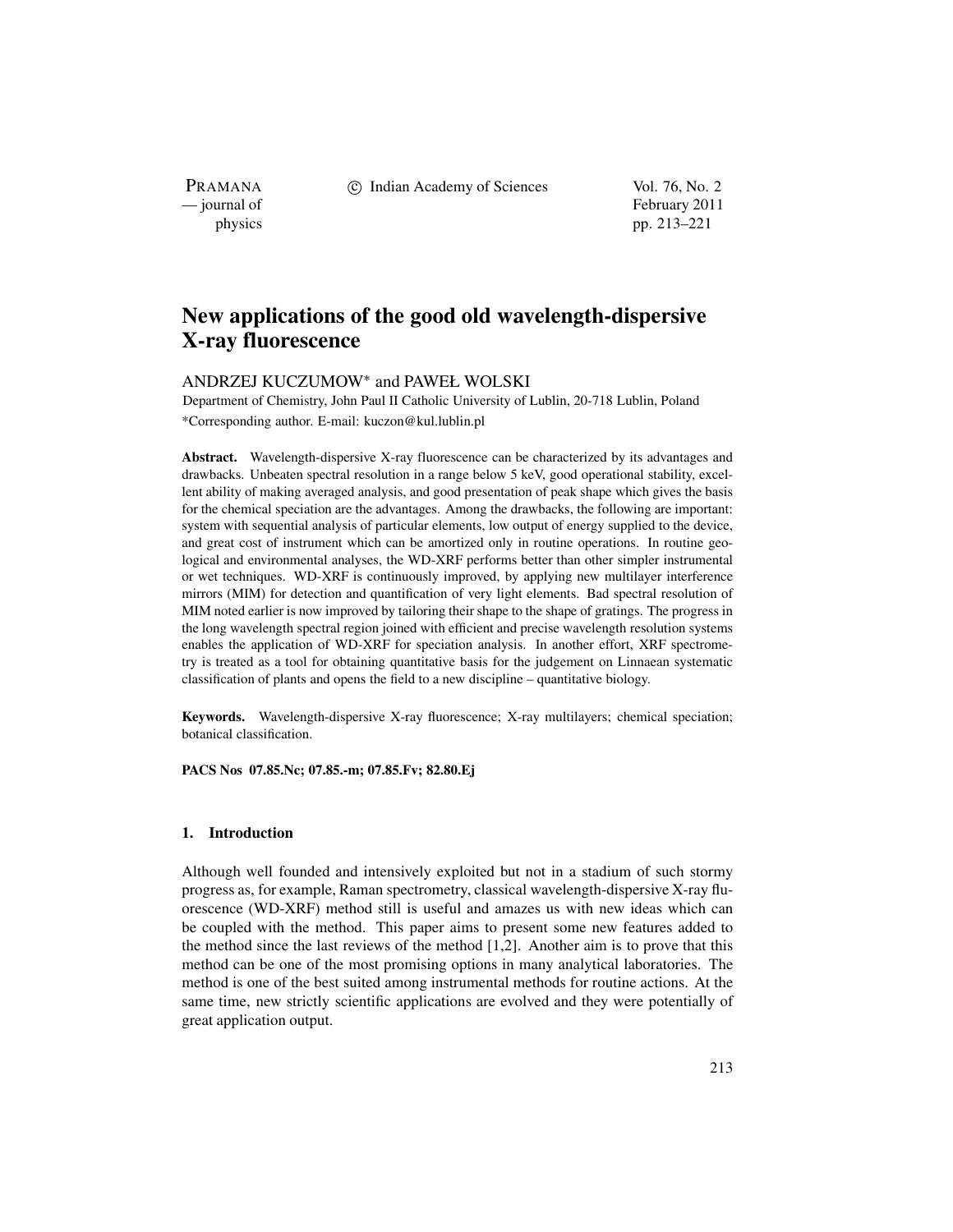## *Andrzej Kuczumow and Paweł Wolski*

Part of the improvements concerns the method as such and connected instrumentation. Wavelength-dispersive version of XRF, although very old compared to modern instrumental technique, is not a dead field.

Relatively small progress was made in theory of the process. The WD-XRF is supported by several well-known principles; its qualitative foundations are drawn from Moseley law; the quantitative base is determined by Sherman [3,4] and independently by Shiraiwa and Fujino [5,6]. The attenuation of photons obeys very simple Lambert– Beer law. A very interesting paper by Rousseau [7] explains why the Sherman equation cannot be changed, from the intensity as a function of concentrations (as it is constructed) to the concentration(s) as a function of intensities as is really interesting for analytical chemists. In that situation, the models using Monte Carlo simulations gained greater popularity. The very elegant way of using Laplace transform for solving the quantitative problems in XRF was given up. This approach was once proposed by Philibert [8]. It is fortunate because the application of Lambert–Beer law for both incident and escaping X-ray photons implies the immediate use of Laplace transform as a way for solving the relevant equations. However, the problem presented in such a way is both elegant and at the same time ill-posed from the mathematical point of view.

Perhaps, greater progress was made in the efforts to derive a realistic equation describing the bremsstrahlung. The accurate description of this phenomenon will help in the determination of the spectral background and will improve some of the correction methods. Several contributions were made in this direction, with Kawai and Ishii [9] suggesting that continuous radiation can be well approximated by the Planck's distribution for black-body emission. This approach is very interesting as one can intuitively feel that the emission of X-rays from the anode can be treated as a kind of black-body radiation. Later on, Tanigaki and Kawai [10] tried to explain the position of this time synchrotron emission compared with black-body radiation and concluded that it is rather gray-body radiation. Trincavelli and Castellano presented more traditional version of bremsstrahlung modelling, supported mainly by different theories applied in the quantification of electron microprobe [11]. The theoretical rationale in this model is deeply involved somewhere, but so many times modified that it is difficult to treat it in a different way from the *ad hoc* corrected numerical model.

## **2. Newer discoveries**

## 2.1 *Smart use of principles*

The idea of observing the spectral  $K\alpha/K\beta$  ratio is revitalized in different cases. The ratio has been used by Scofield [12,13] to prove that the initial and final electronic states are not 'frozen', but 'relaxed'. The rationale of using this ratio in the analysis is simple – then at least a part of the chemical matrix and geometrical effects is cancelled. It was applied to determine the coating thickness. In a limited range of coating thickness, this method works very precisely and is close to linear regime, both for the spectral lines of the covering element and for the element beneath [14]. As the measurements of coating thickness is still important in the applications of XRF technique, the method described above is not the only technique leading to linear relationships. Kataoka *et al* [15] proposed

## 214 *Pramana – J. Phys.,* **Vol. 76, No. 2**, **February 2011**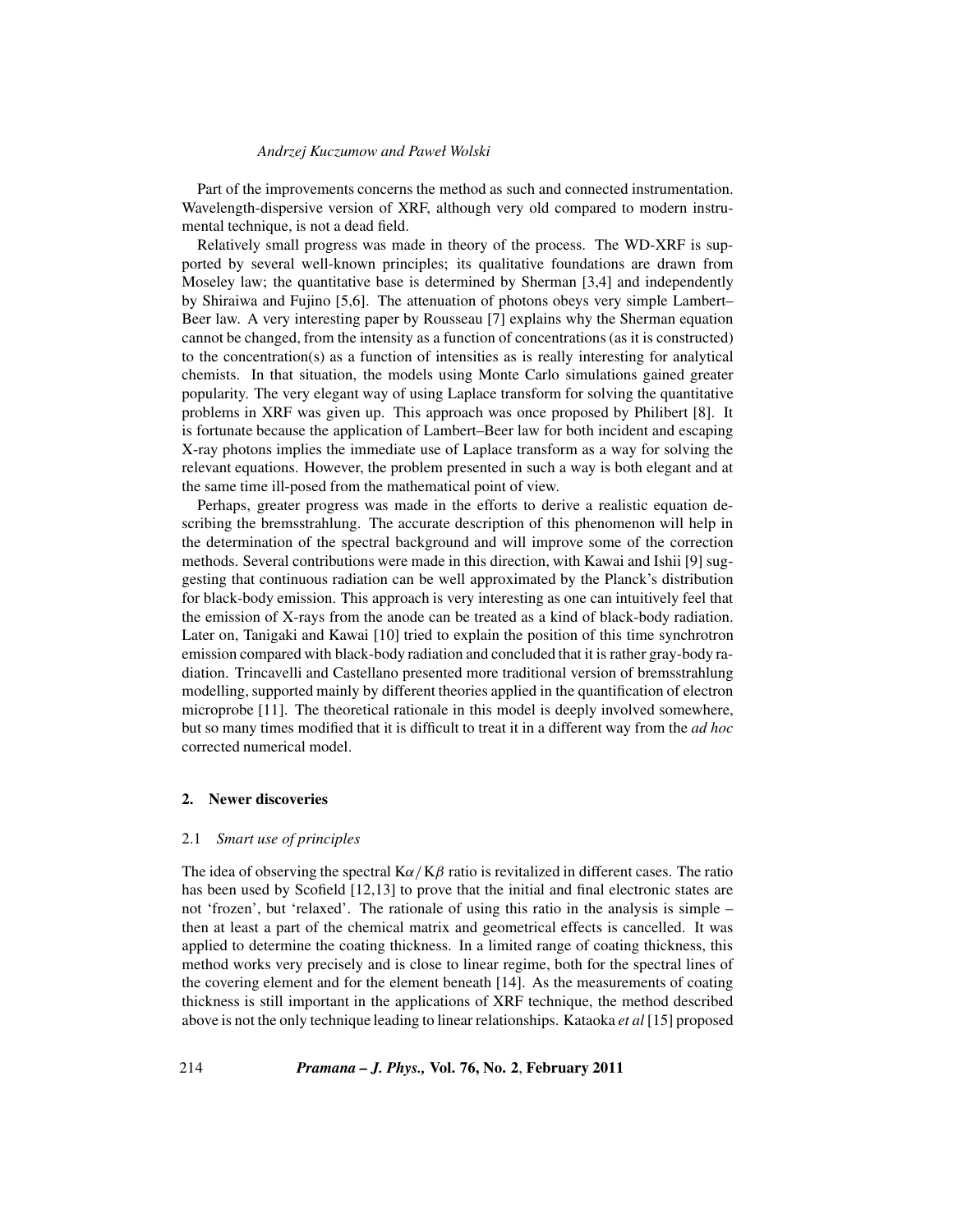the use of a combination of several take-off angles for different combinations of K lines of the elements from the coating and underlayer. The method enables even quantification of complex coatings composed of several layers with two elements of variable composition. Both methods give much better results than simple immediate measurements of the line intensities of elements in upper or underneath layers.

#### 2.2 *Improvement in optical components*

The fundamentals of WD-XRF lie in the use of crystals as spectral dispersive elements in splitting the fluorescence spectrum according to wavelengths. The dispersive structures can be put in order according to increasing interplanar distances. Natural crystals were used for the analysis in spectral range down to Ca; next, the crystals of organic soap-like substances as TlAP were used for analyses in a range down to O; finally, multilayered composites with ordered interplanar distances *d* were used for the analyses in the range down to B. The multilayers gave enormous prospect for the analysis of light elements up to boron and heavier elements in higher spectral orders. Unfortunately, the spectral resolution of the multilayers was insufficient for the analysis of mixtures, except for those cases where the spectral distances between lines were very large. Great progress has been observed in this field during the last years, together with the introduction of new ideas. One is to superpose the gratings on multilayered structures [16–20] and this structure is known as lamellar multilayer amplitude grating (LMAG). It is a really fascinating new field of optics. At first, the X-ray emission induced by electrons in multilayer environment can be analysed with high-resolution WDS Johann spectrometer to reveal the structure of the emission bands, in particular components of the multilayer. Such analyses show that the amorphous components of the multilayers are always partially crystallized which is disadvantageous and results from the interdiffusion. The original low resolving power [1,21] of raw multilayers can be greatly improved by etching them with grooves as the gratings [22,23]. The operation is simply aimed at lowering the density of mirror material without significant deterioration of high reflectivity. Depending on the period and size of the grooves, the spectral resolution can be increased even by a factor of three. The width of both multilayer column and groove are in submicron range. The position of LMAG among the more popular dispersive structures is shown in figure 1. The obtained effects allow the analysis of the very light elements from Be to O. Moreover, it widens the analytical field with possibilities of making quantitative analyses of beryllium alloys, boron [17] and borate and boride compounds, especially with heavy metals. The analyses of heavy metals in higher spectral X-ray series (L [23], M [24], even N) also can be performed easily. In that case, the spectral resolution probably assures chemical speciation studies. The results obtained by Jonnard *et al* [19] on the differentiation between carbon from cellulose and from B4C are worthy to be compared with the electron microprobe speciation on C compounds by Bastin.

## 2.3 *New instrumental configurations*

The invention of new X-ray optics elements such as polycapillary pseudolens or pseudosemilens enabled the changes in traditional configurations of WD-XRF spectrometers.

*Pramana – J. Phys.,* **Vol. 76, No. 2**, **February 2011** 215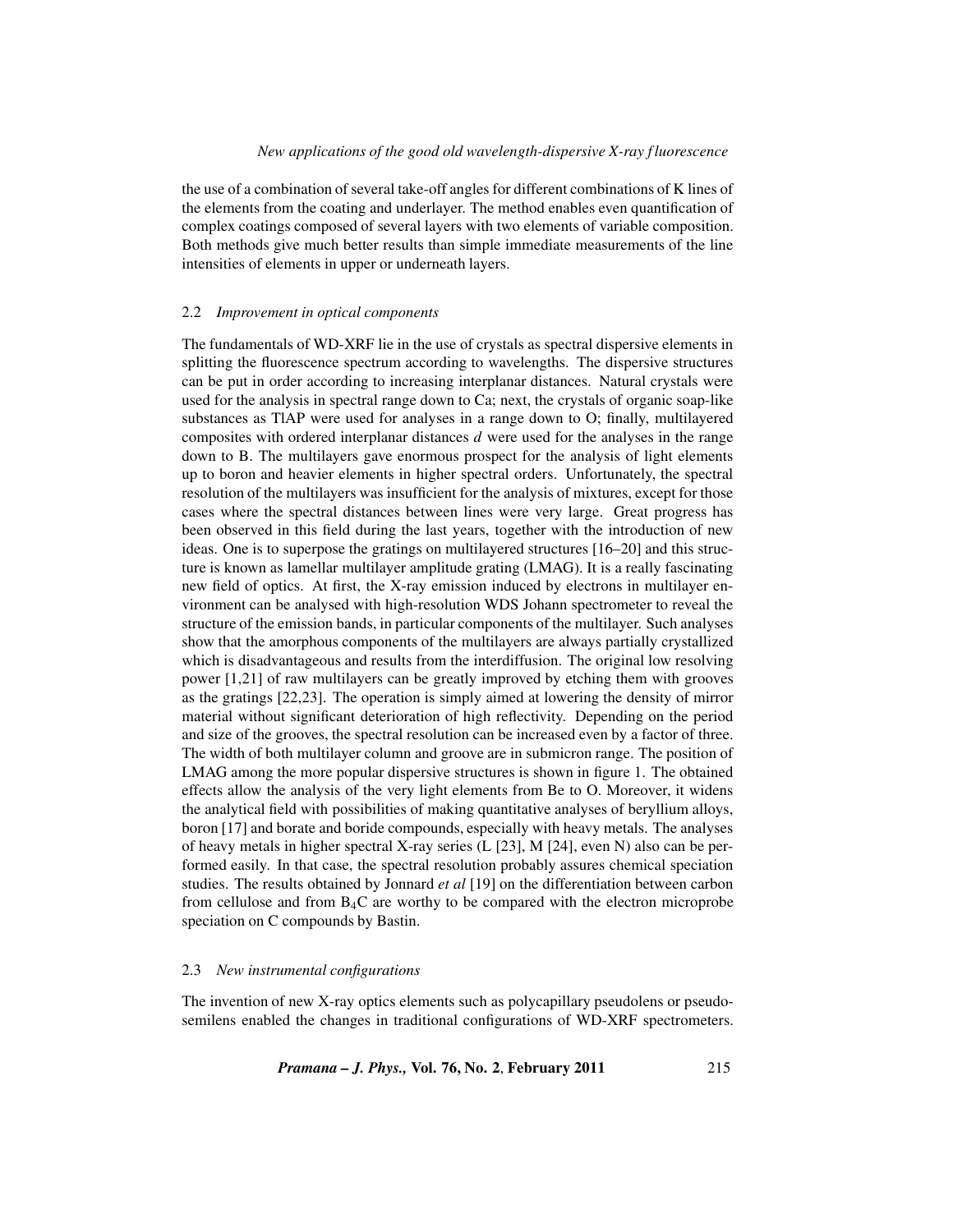*Andrzej Kuczumow and Paweł Wolski*



**Figure 1.** (**a**) Presentation of basic characteristics of X-ray spectra – the spectral distances between analogous spectral lines in K- and L-series, split between  $\alpha$ 1 and  $\alpha$ 2 lines, spectral widths of K and L lines; (**b**) spectral resolution of the selected available detectors.

Some older inventions such as doubly curved crystals were also involved. The exhaustive set of configurations leading to the formation of WD microprobes is cited here based on the materials of X-ray Optical Systems, Inc. [25], but without any preference from the author (figure 2). Some other publications describing interesting configurations of WD-XRF instrument are also cited.

The first option consists of using the polycapillary pseudolens for transmission and concentration of the beam from the tube towards the restricted space on the sample. Another option is to direct the beam from the tube on doubly curved crystal and diffract it on that structure in a focussed way leading the beam towards the sample. It concerns the

216 *Pramana – J. Phys.,* **Vol. 76, No. 2**, **February 2011**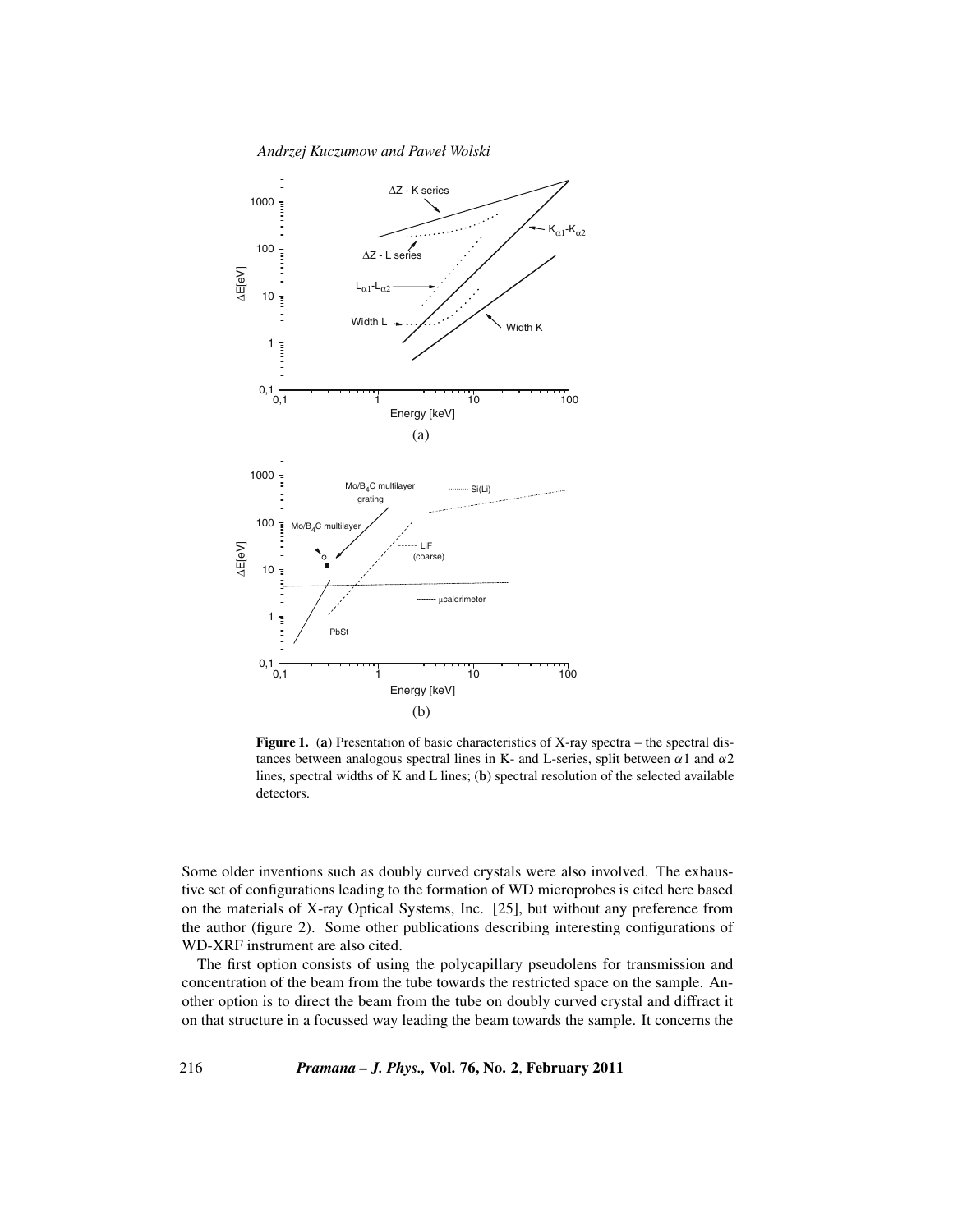*New applications of the good old wavelength-dispersive X-ray f luorescence*



**Figure 2.** Different recent configurations of WD-XRF devices applying new types of optical elements, as polycapillaries or doubly curved crystals: (**a**) microprobe with take-in X-rays converged using polycapillary lens and take-off X-rays collected by polycapillary deconcentrator; (**b**) microprobe with take-in X-rays converged using polycapillary lens and take-off X-rays thrown on doubly curved diffractor; (**c**) microprobe with take-in X-rays converged and take-off X-rays collected with doubly curved crystals (adopted from [25]); (**d**) probe with primary radiation excited from secondary target and monochromatized with Bragg crystal thrown on the sample [26]; (**e**) probe with the sample radiation collected with position-sensitive detector [27]. Symbols: T – tube, PFO – polycapillary focussing optic, PCO – polycapillary collimating optic, Coll – collimator, S – sample, C – crystal, DCC – doubly curved crystal, D – detector, PSD – position-sensitive detector.

impinging X-rays. Now we have two possibilities concerning the emitted X-rays. First is to collect the divergent rays by the pseudosemilens and form a parallel beam which is further thrown on a flat monochromator and counter. The second option is achieved by putting the doubly-curved crystal and directing the beam into the counter.

The systems mentioned allow to restrict the irradiation area and pass to the microprobe type of instruments. In addition, we obtain lower spectral background and associated lower detection limits.

In a more conventional way, Sitko *et al* [26] proposed monochromatization of the primary beam by directing it on the secondary target, and additional purification of the beam on the diffracting crystal and collection of secondary radiation from the sample by the thermoelectrically cooled Si-PIN detector. This system is somewhat like a reversed conventional WD-XRF system, using Bragg diffraction to the primary and not to the secondary beam. The monochromatization of primary beam and obtaining very simple quantitative relationships between intensity of the signal and concentration of the components is an advantage of this invention.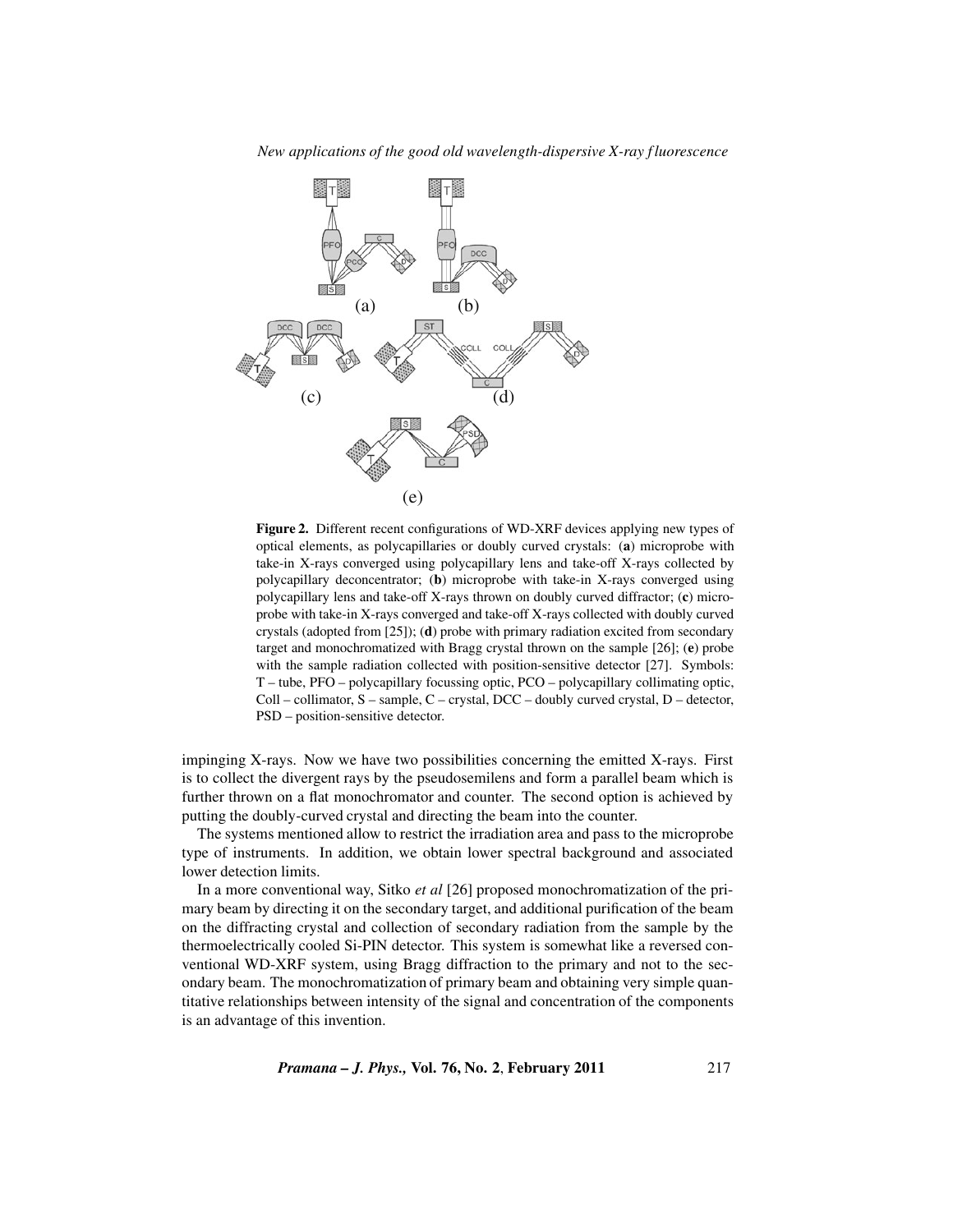## *Andrzej Kuczumow and Paweł Wolski*

Another system invokes the idea of using the position-sensitive detector for collecting diffracted secondary radiation. The system built by Mokuno *et al* [27] for the PIXE analyses can well be used for X-ray excitation, with the limitation of the diffractometer movements to minimum.

## **3. New and unique applications**

Of course, WD-XRF is still unbeaten in standard geological analyses. Excellent performance of the device with respect to stability, repeatability and reliability gives the method great preponderance over other possible techniques. The linear calibration in low concentrations is another virtue. The range of low concentrations can be much prolonged if one applies the precise dilution of samples in relevant fluxing agents. Lastly, the matrix effects in XRF [28], although sometimes large quantitatively, are restricted in the sense of amount of influencing substances and moreover, can be strictly calculated and are predictable.

XRF is one of the few analytical techniques where it is possible to use very reliable fundamental parameter methods or apply strictly experimental techniques as calibration curve or standard addition method. Finally, the mixing methods are also possible and sometimes advised.

During the last few years, some unique applications of WD-XRF have been introduced. In our opinion, those concerned with the quantitative determination of biological species seem to be the most exciting. The efforts of biologists to segregate all the organisms got a stable base since the time of invention of the Linnaean classification of plants and animals. The idea of species evolution was the next step in classification. It evolved in the system of phylogenetic classification. In both efforts, the classification of the existing or extinct species and understanding of their mutual relationships and changes are tedius and, scientists met with great difficulties in setting the rigorous delimitations and continuous work is performed. During the last few years, some ideas have evolved about the application of chemical methods for the quantitative estimation of chemical differences between species. The work is going in two directions – either to differentiate the whole patterns, or to find the differences between selected species. The role of XRF in both versions, both WD and ED [29], can be significant. Although the essential idea of using chemistry for establishing species segregation is intuitively based on the differences either in DNA, optionally RNA or on differences in proteins and here the XRF is much useless, the smart use of the method can be very profiting. For example, the exploration of Compton and Rayleigh components of the spectra and extracting the principal components allows differentiating between seeds of several related flower plants. The well-known chemometric methods of principal component analysis (PCA) or hierarchical claster analysis (HCA) [30] give real tools for the segregation of quantitative species. Especially, hierarchical claster analysis seems to be most promising because of its similarity to the hierarchical Linnean way of classification (figure 3). It is to be noted that botanical objects are treated here as complex organic compounds which can be finger-printed by their unique chemical compositions. The chemical hierarchical classification was compared in figure 3 with the botanical classification of those plants in Reveal system [31]. As one can see, both systems when superimposed, show some discrepancies, which is very interesting and can be a subject of

218 *Pramana – J. Phys.,* **Vol. 76, No. 2**, **February 2011**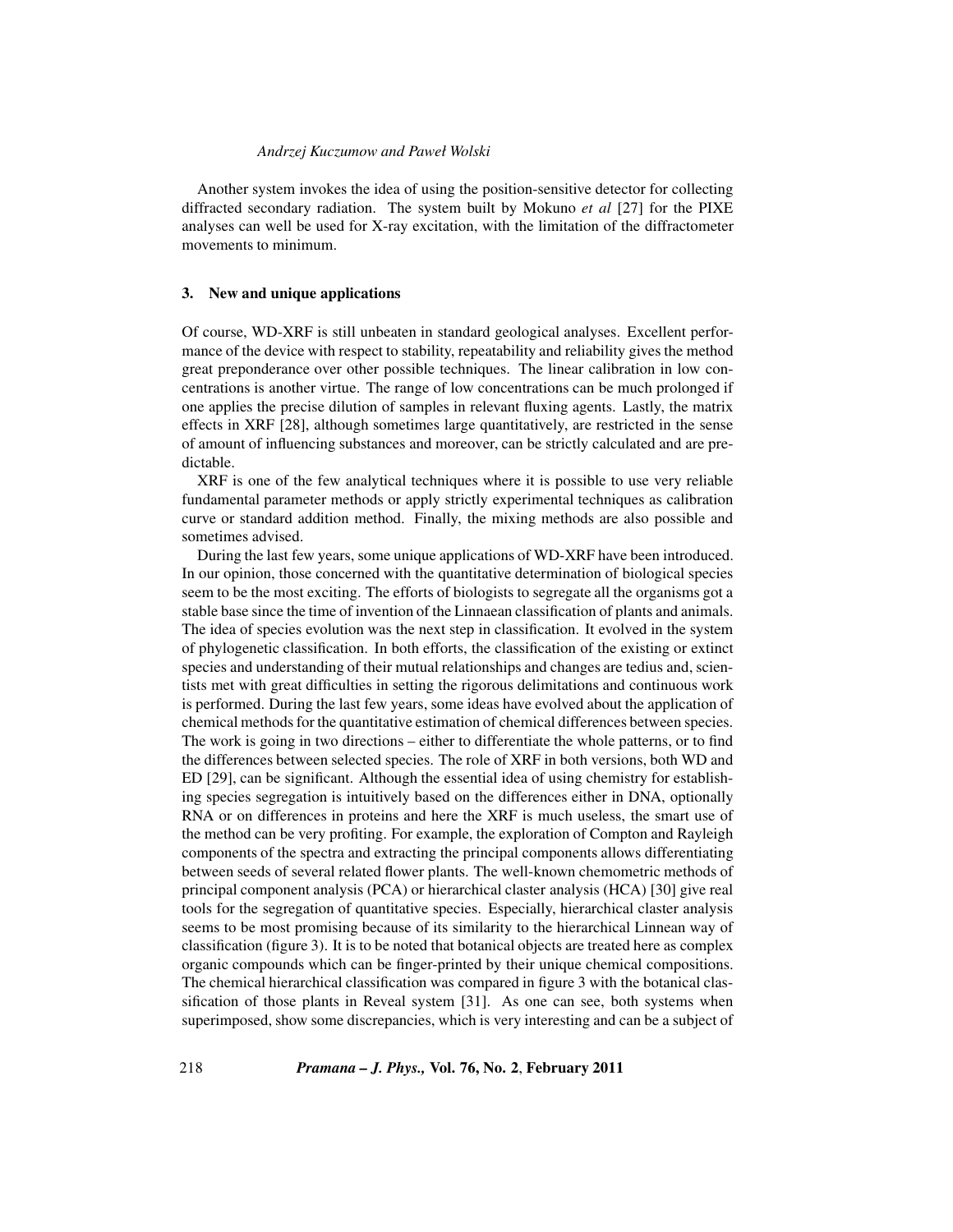*New applications of the good old wavelength-dispersive X-ray f luorescence*



**Figure 3.** (**a**) Hierarchical claster analysis of chemical differentiation of seeds of 5 plants; (**b**) hierarchical scheme resulting from botanical taxonomy [31]; (**c**) both schemes superimposed on each other (chemical results – solid lines; biological results – dotted lines).

further studies. The procedure can be repeated for differentiation of complex chemical mixtures such as paints [32], vegetable oils [33] and similar systems. The other problem, differentiation of different tissues [34], lies just half-way between the differentiation of organic compounds and differentiation of the whole organisms belonging to different taxonomic species. The possibilities do not end here – the unique patterns of inorganic trace components can serve as a tool for differentiation of bacteria [35] or cancerous tissues [36].

Perhaps, those applications will evolve in a new kind of quantitative biology with WD-XRF instrument as the useful tool.

## **4. Conclusions**

Two new schemes were introduced in WD-XRF during the last years. The first one was concerned with better spectral resolution in the high wavelength region, enabling efficient registration and determination of light elements up to boron. Here, the introduction of multilayers was a breakthrough, now significantly deepened by tailoring the multilayers to the gratings shape. There is no special rival in this field for LMAG except some

*Pramana – J. Phys.,* **Vol. 76, No. 2**, **February 2011** 219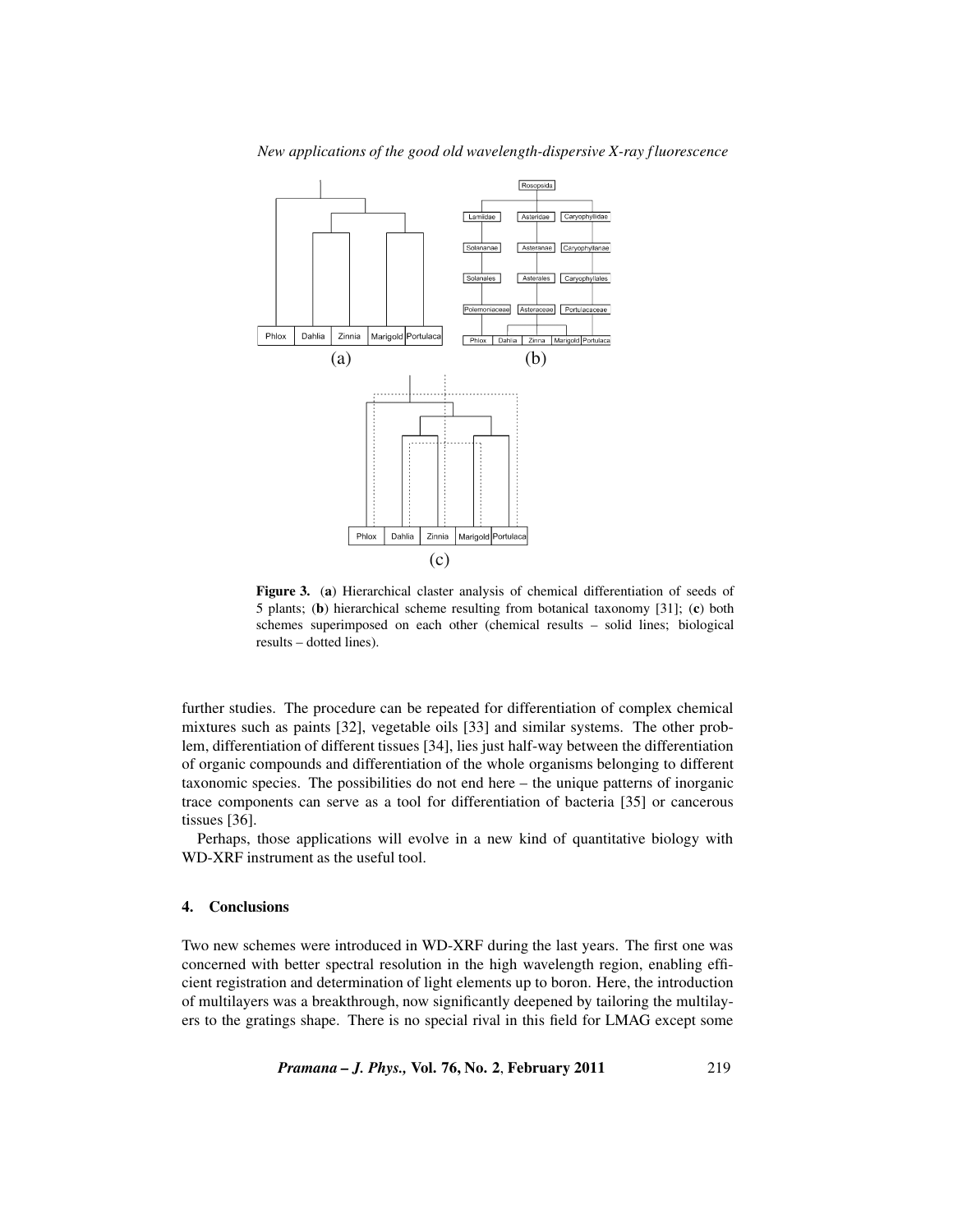## *Andrzej Kuczumow and Paweł Wolski*

soap-like pseudocrystals (e.g., lead stearate) but a good combination of spectral resolution and the optical brightness gives a preponderance to LMAG. The second one was concerned with the application of optical squeezing techniques for focussing primary beam and to collect the secondary beam from small spot and transforming it into the parallel bundle of X-rays going to the detector. Here, the polycapillaries and/or doubly curved crystals play the main role. Such new configurations of the spectrometer lead to quite efficient wavelength-dispersive milli- and even micro-microprobes. This type of instrumentation is now in demand.

Among new applications, those leading to the so-called quantitative biology seem to be the most interesting ones and probably have a great future.

## **References**

- [1] J A Helsen and A Kuczumow, *Handbook on X-ray spectrometry: Methods and techniques* edited by A Markowicz and R Van Grieken, 2nd edn (Marcel Dekker, New York, 2001) p. 95
- [2] R Jenkins, in: *Encyclopedia of analytical chemistry* (Wiley, 2006) p. 21
- [3] J Sherman, *Spectrochim. Acta* **7**, 283 (1955)
- [4] J Sherman, *Spectrochim. Acta* **15**, 466 (1959)
- [5] T Shiraiwa and N Fujino, *Adv. X-Ray Anal.* **11**, 63 (1968)
- [6] T Shiraiwa and N Fujino, *X-Ray Spectrom.* **3**, 64 (1974)
- [7] R M Rousseau, *Spectrochim. Acta* **B59**, 1491 (2004)
- [8] J Philibert, in: *X-ray optics and X-ray microanalysis* edited by H Pattee, V Cosslett and A Engström (Academic Press, New York, 1963) p. 379
- [9] J Kawai and H Ishii, *Spectrochim. Acta* **B60**, 1586 (2005)
- [10] T Tanigaki and J Kawai, *X-Ray Spectrom.* **36**, 321 (2007)
- [11] J Trincavelli and G Castellano, *Spectrochim. Acta* **B63**, 1 (2008)
- [12] J S Scofield, *Phys. Rev.* **A9**, 1041 (1971)
- [13] J S Scofield, *Phys. Rev.* **A10**, 1507 (1971)
- [14] M Karimi, N Amiri and A A T Shabani, *X-Ray Spectrom.* **38**, 234 (2009)
- [15] M Kataoka, H Kohno, E Furusawa and M Mantler, *X-Ray Spectrom.* **36**, 221 (2007)
- [16] M Fialin, H Remy, J-M Andre, J P Chavineau, F Rousseaux, M F Ravet, D Decanini and E Cambril, *X-Ray Spectrom.* **34**, 203 (2005)
- [17] J-M Andre, P Jonnard, C Michaelsen, J Wiesmann, F Bridou, M-F Ravet, A Jerome, F Delmotte and E O Filatova, *X-Ray Spectrom.* **34**, 203 (2005)
- [18] J-M Andre, P Jonnard and R Benbalagh, *X-Ray Spectrom.* **36**, 62 (2007)
- [19] P Jonnard, K Le Guen and J-M Andre, *X-Ray Spectrom.* **38**, 117 (2009)
- [20] P Jonnard, H Maury and J-M Andre, *X-Ray Spectrom.* **36**, 72 (2007)
- [21] C Hombourger, P Jonnard, J-M Andre and J-P Chavineau, *X-Ray Spectrom.* **28**, 163 (1999)
- [22] R Benbalagh, J-M Andre, R Barchewitz, M F Ravet, A Raynal, F Delmotte, F Bridou, G Julie, A Bosseboeuf, R Laval and P h Troussel, *Nucl. Instrum. Methods* **A458**, 650 (2001)
- [23] R Benbalagh, J-M Andre, R Barchewitz, P Jonnard, G Julie, L Mollard, G Rolland, C h Remond, P h Troussel, R Marmoret and E O Filatova, *Nucl. Instrum. Methods* **A541**, 590 (2005)
- [24] M Koike, M Ishino, T Imazono, K Sano, H Sasai, M Hatayama, H Takenaka, O A Heimann and E M Gullikson, *Spectrochim. Acta* **B64**, 756 (2009)
- [25] XOS Inc. (Ed.), *Better analysis count Wavelength-dispersive X-ray fluorescence and monochromatic wavelength-dispersive X-ray fluorescence* (XOS Inc., 2007)
- [26] R Sitko, B Zawisza and E Malicka, *Spectrochim. Acta* **B63**, 1303 (2008)